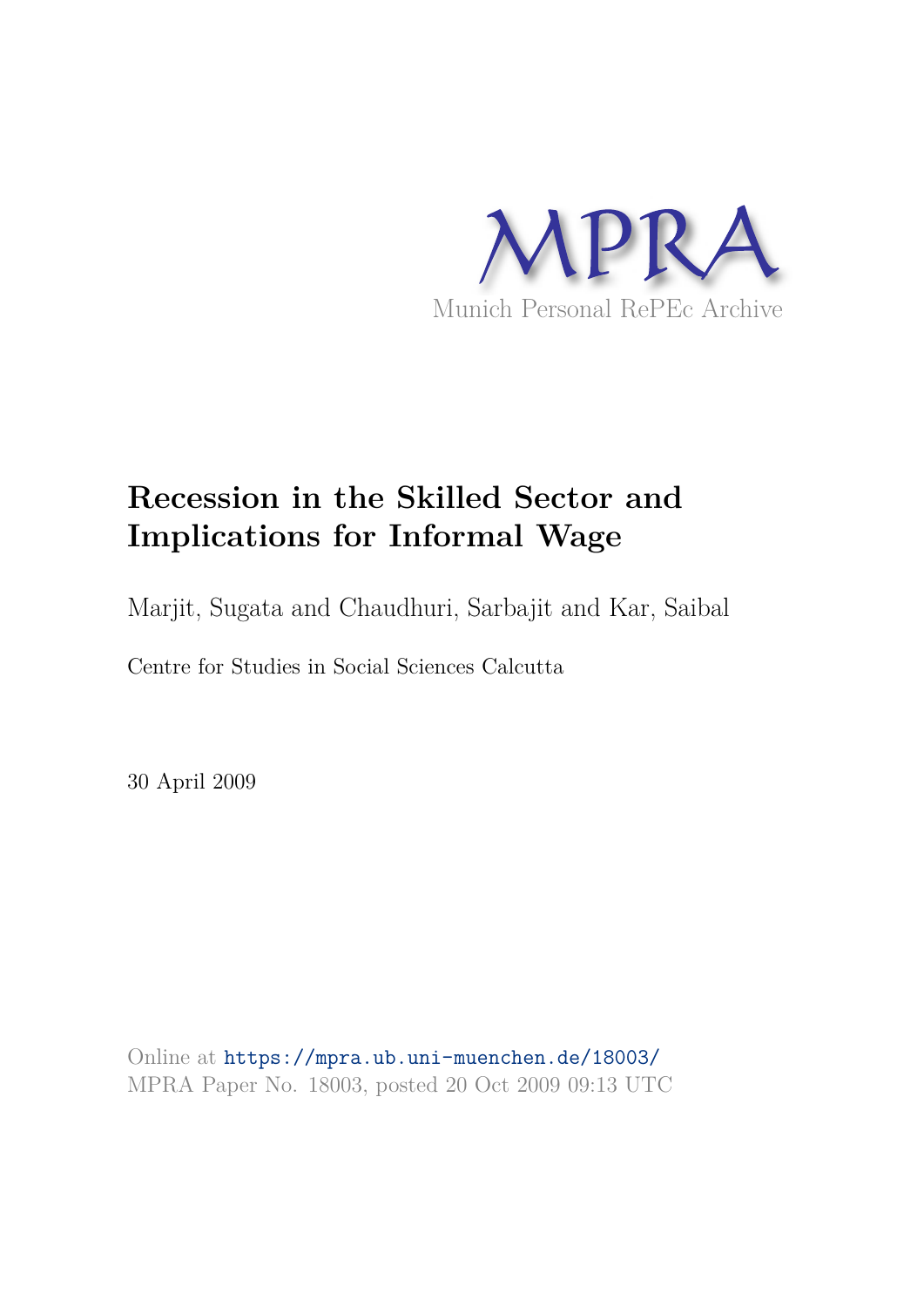## **Recession in the Skilled Sector and Implications for Informal Wage**

Sugata Marjit Centre for Studies in Social Sciences, Calcutta, India

Sarbajit Chaudhuri Department of Economics, Calcutta University, India

Saibal Kar\* Centre for Studies in Social Sciences, Calcutta, India

## April 2009

Abstract: Global recession is likely to hit the skilled sector or the so-called white goods, white collared sector in a typical developing economy. In this paper we try to analyze the impact of such an event on informal wage as the vast majority of the workforce in the developing world is employed in the unorganized or informal sector. In particular, we demonstrate the analytical possibility that a recession in the skilled sector will actually increase real informal wage.

**Keywords**: Recession, skill, capital-labor ratio, informal wage, general equilibrium **JEL Classification**: E31, J21, J31

Corresponding Address: Centre for Studies in Social Sciences, Calcutta R-1, B. P. Township, Kolkata 700 094, India Ph. +91-33-2462 7252/5794/5795. Fax. +91-33-2462 6183. E-mail: saibal@cssscal.org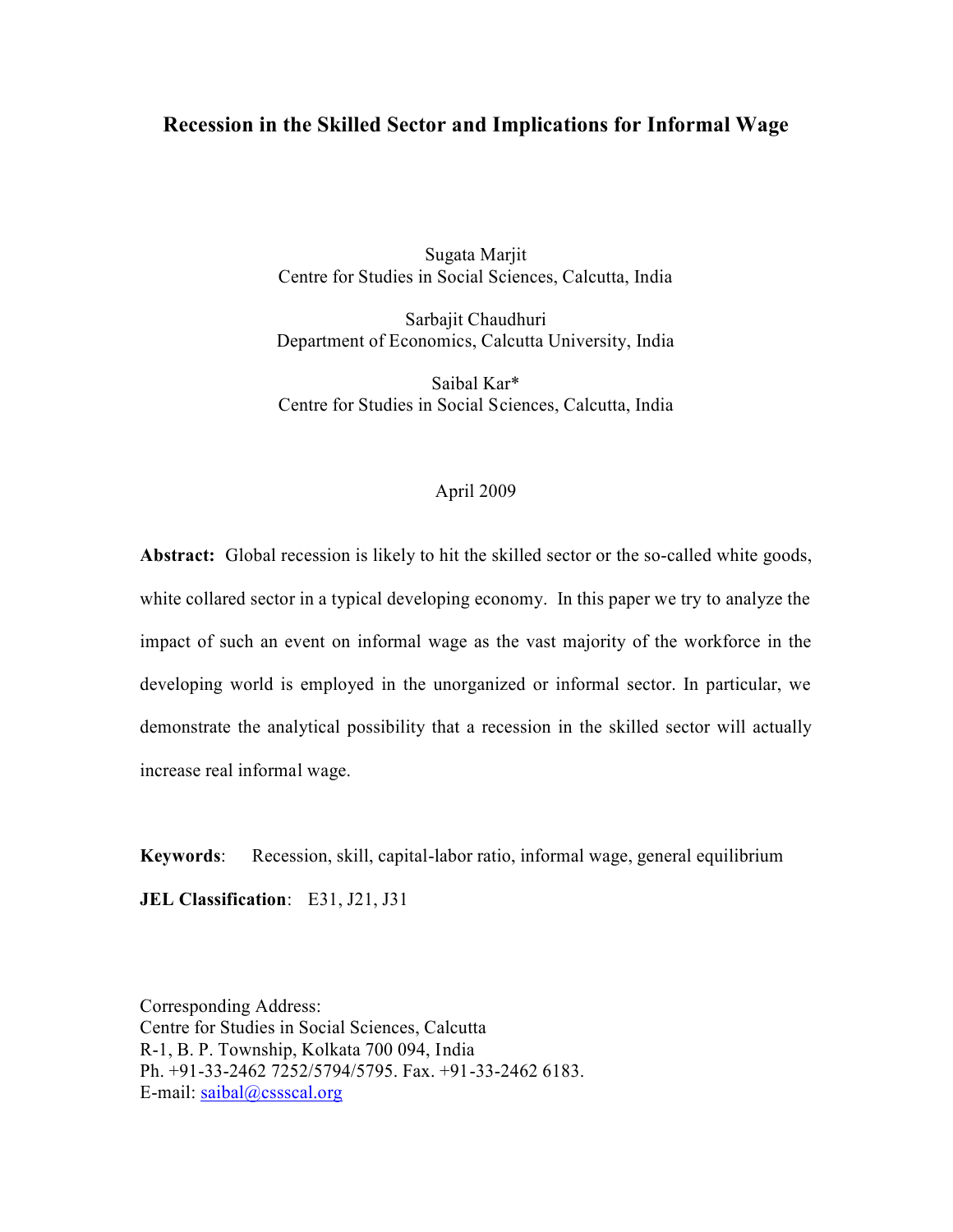## **1. Introduction**

A large body of literature has been devoted to the analysis of the informal/ unorganized sectors in developing and transition economies all around the globe. Issues pertaining to absolute and relative informal wage, employment, output and productivity growth in unorganized enterprises, the formal-informal interactions in product and factor markets have generated huge amount of research in recent years. Interested readers may have a look at Funkhouser (1997a,b), Fields (1990), Goldberg and Pavcnik (2007), Kar and Marjit (2009), Maiti and Marjit (2008), Marjit and Kar (2009a, b, 2008, 2007), Marjit and Maiti (2007), Webster and Fidler (1996), etc., for country level empirical studies for South America, Asia, Africa and a few transition countries in Europe.

One query at a theoretical level has been to explore whether market oriented reform process yields benefits for poor informal workers. Studies by Kar and Marjit (2009), Marjit (2003), Marjit and Beladi (2008), Marjit, Kar and Acharyaa (2007), Marjit and Kar (2009, 2004, etc), deal with this and related topics. Marjit (2003), Chaudhuri and Banerjee (2007), Marjit, Kar and Beladi (2007) and Marjit and Kar (2009)<sup>1</sup> have used functional general equilibrium structures where unskilled workers, if deprived of a job in the formal sector at a relatively high administered or negotiated wage, fall back on the informal sector where wage is market determined. These papers use the labor market framework developed by Carruth and Oswald (1981) and Agenor and Montiel (1996). It is observed in most country studies that the informal sector is the largest employer of relatively unskilled workers when skill-biased technological changes in production of manufactured commodities and services have always facilitated income and employment growth for the highly skilled. In fact, the increased requirement of technical expertise in

-

 $<sup>1</sup>$  Also see, Chaudhuri (2003), Chaudhuri and Mukherjee (2002), etc.</sup>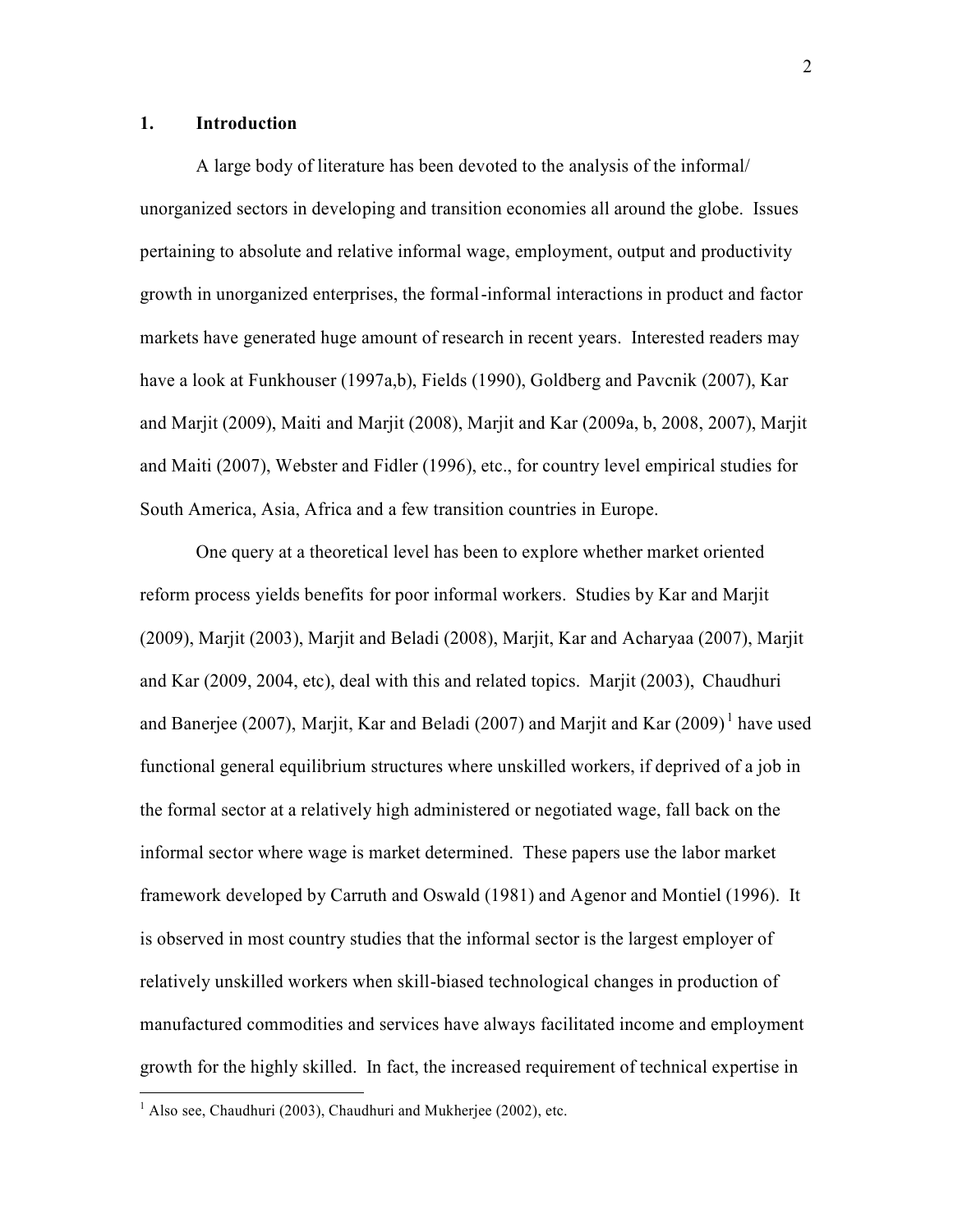the work place has not only created an entry barrier for those who are not equipped with the same, but have also excluded many senior level workers previously considered productive at the firm level.<sup>2</sup> In addition, the rising skilled wage has been responsible for a lower aggregate demand for skill, with many more workers settling for contractual and irregular job market profiles generally in the domain of unorganized sector. The impact of such palpable changes is undoubtedly felt on the informal sector comprisi ng largely of non-traded goods. Using such structures where labor mobility between the formal and the informal sector is substantial, several policy questions have been discussed in the above-mentioned papers.

 In this paper we follow a similar framework to analyze the consequences of a drop in demand for a product manufactured with skilled labour and capital on the *informal real wage*. This tries to answer the question whether recession in the skilled good sector is harmful for the unorganized or informal workers. The paper has quite a few features consistent with the stylized features of a developing country. .

 First, keeping in mind that large portion of the informal sector produces non -traded goods we argue that a recession in the skilled good sector has both supply and demand side impacts on the informal non-traded sector. It is possible that capital relocation from the skilled sector due to recession actually increases production in the formal unskilled sector pulling labor away from the informal sector. At the same time, demand squeeze has a negative impact on the informal sector. We identify the key parameters, which will dictate the resulting movements in informal wage. Such a recession may in fact rai se the informal wage, improving the real income of unskilled workers in both the formal and the informal sectors. In a subsequent exercise, we show that if the output of the informal

-

 $2$  See Card and DiNardo (2002) for example.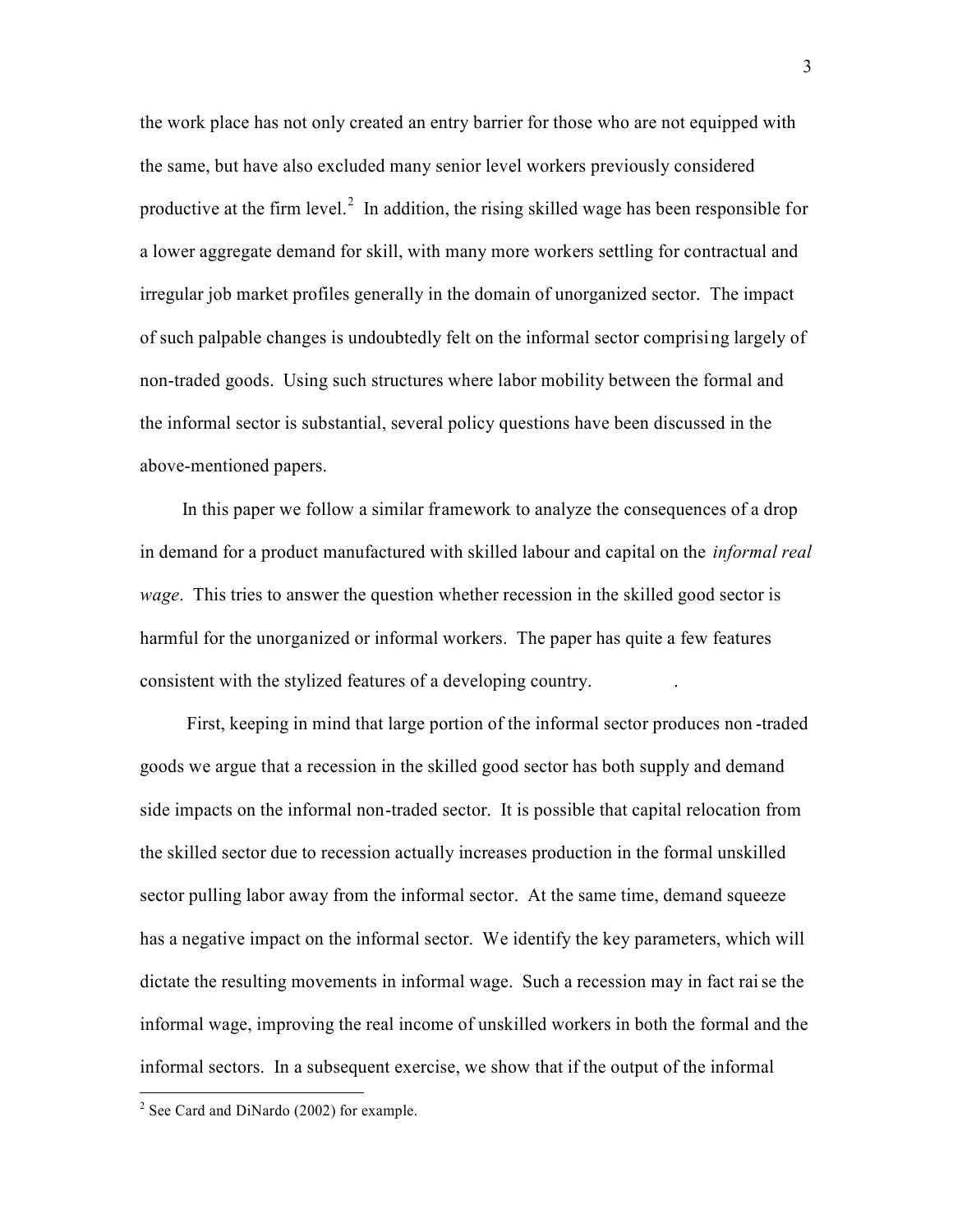sector is also tradable in the international market, our conjecture on i nformal wage would still hold owing to a supply side shock alone. Contraction in the skilled sector in the extended framework is corresponded by growth in the unskilled sector and wage increments in the informal sector, although the latter two sectors do not undergo any price or productivity shocks. In a wider context, this would imply that countries with considerably large share of medium skilled and unskilled or informal sectors might not suffer too much from high-end global crisis of the nature described above.

Section 2 describes the first model, section 3 offers the extension and results and section 4 concludes.

#### **2. Non-Traded Informal Commodity**

 Let there be three sectors in the economy: *X* produced with skilled workers (*S, return*  $W_S$ ) and capital ( $K_1$ , return *r*) specific to the formal sector; *Y* produced with unskilled labor (*L*, return  $\overline{w}$  ) and  $K_1$ ; and *Z* produced with *L* (return *w*) and capital of a different (informal) variety ( $K_2$ , return *R*). Apparently, sectors *X* and *Y* enjoy benefits receivable in formal labor markets and or wage protection from organized labor unions. As it is observed in the technologically advanced sectors in any country, the highly skilled workers receive a market-determined wage usually set at very high levels. Production functions face diminishing returns to factor inputs and the sectors exist in competitive market conditions. Equations (1-3) represent competitive market conditions, where per unit cost is equal to per unit price of the commodity in question;  $a_{ij}$ 's are input-output coefficients and  $P_j$  's (*j*=*X*, *Y*) are world commodity prices that the small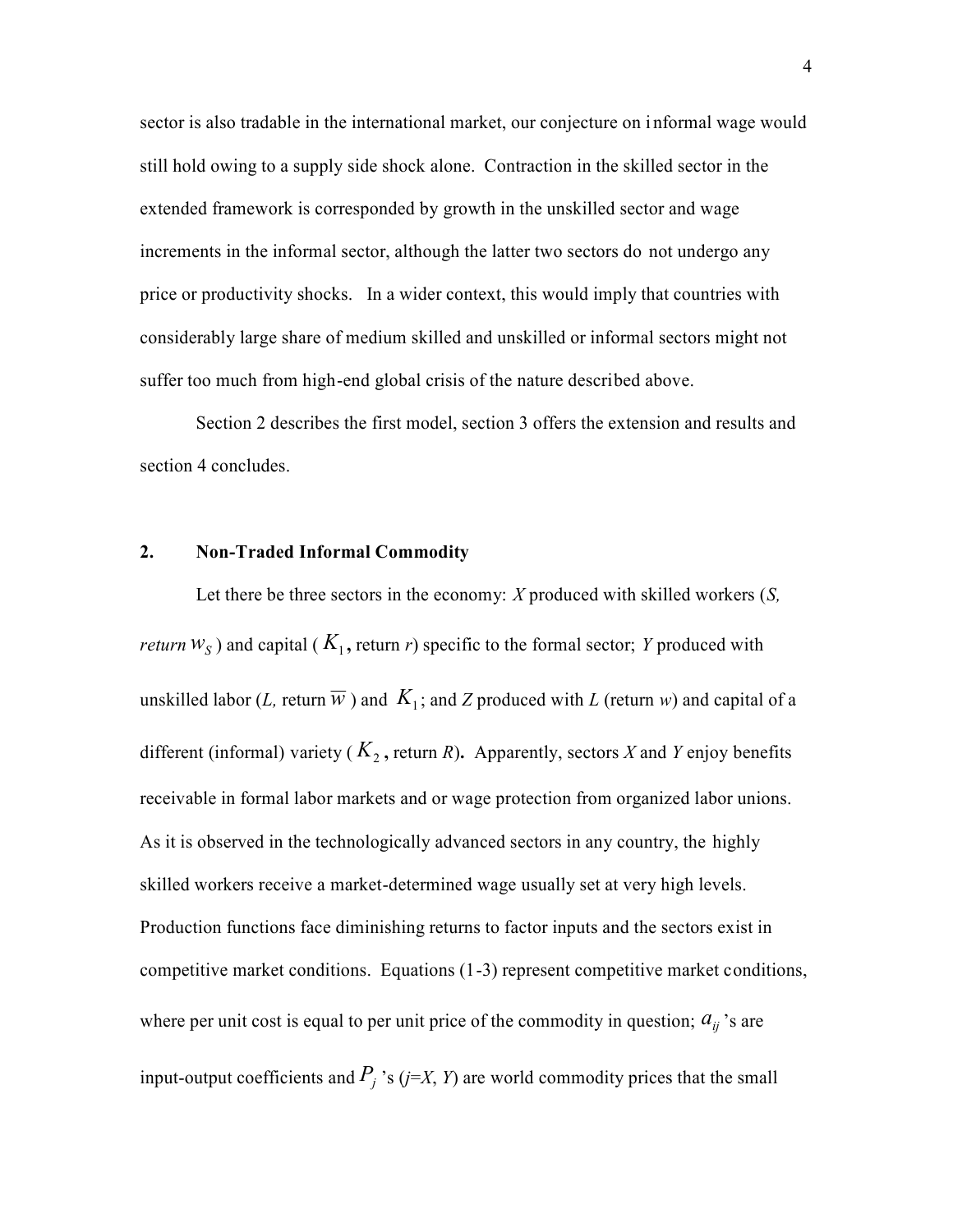country in question takes as given. Equations (5-7) are full-employment conditions for factor inputs and equation (8) offers the equality between demand and supply of non traded good in equilibrium, where  $P_z$ , price of the non-traded good is endogenously determined.

$$
w_S a_{SX} + r a_{K_1 X} = P_X \tag{1}
$$

$$
\overline{w}a_{LY} + ra_{K_1Y} = P_Y \tag{2}
$$

$$
wa_{LZ} + Ra_{K_2Z} = P_Z \tag{3}
$$

$$
a_{SX}X = S \tag{4}
$$

$$
a_{K_1X}X + a_{K_1Y}Y = K_1
$$
 (5)

$$
a_{K_2Z}Z = K_2 \tag{6}
$$

$$
a_{LY}Y + a_{LZ}Z = L \tag{7}
$$

It is assumed that the consumers spend  $0 < \alpha < 1$  share of their income on commodities and services supplied by the informal sector. Thus, equality in the non-traded goods sector implies:

$$
\alpha(P_X X + P_Y Y) = (1 - \alpha)P_Z Z \tag{8}
$$

We therefore have eight equations to solve for eight variables:  $w_s$ ,  $r$ ,  $w$ ,  $R$ ,

 $P_z$ ,  $X$ ,  $Y$  *and*  $Z$ ;

## Basic Comparative Static

A recession in sector *X* implies that there is a drop in the aggregate demand for the commodity with a resulting negative change in its price. In algebraic terms, it implies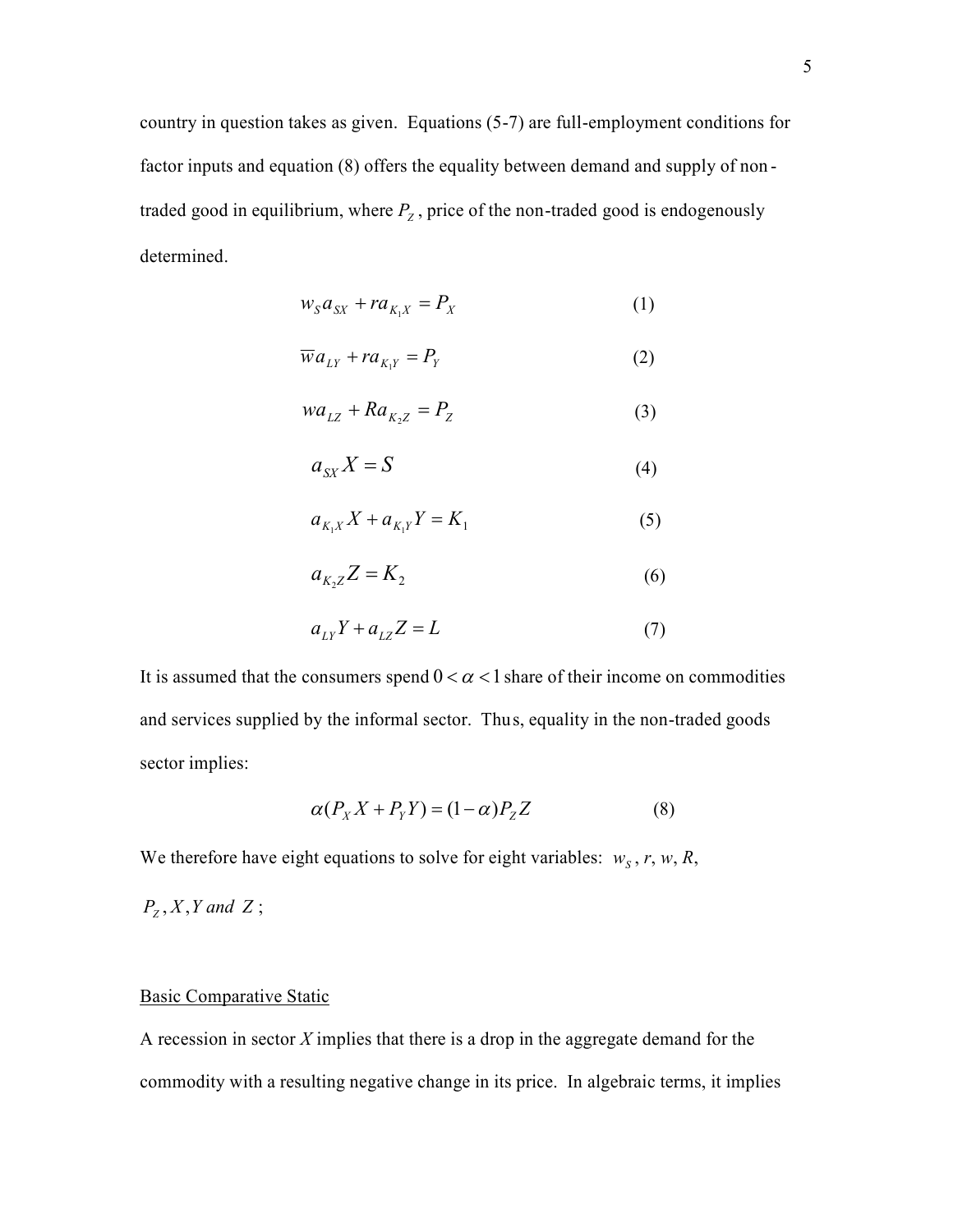$$
\hat{P}_X
$$
 < 0, where, " $\rangle$  indicates a proportional change ( $\hat{p} = \frac{dp}{p}$ ). Sector Y that uses

unskilled labor but exists under the umbrella of labor unions and therefore enjoys a wage premium above the market-clearing wage earned by equally skilled workers in sector *Z*, however, does not experience any direct fall in the price level. Thus,  $\hat{P}_{\gamma} = 0$ , and we are interested in observing as to what happens to  $\hat{w}$ .

Using  $(1)$  and  $(4)$ 

$$
\hat{X} = \frac{\theta_{K_1 X} \sigma_X}{\theta_{SX}} \hat{P}_X = \delta_X \hat{P}_X < 0
$$
\n(9)

Then using  $(5)$  and  $(6)$ 

$$
\hat{Y} = -\frac{\lambda_{K_1 X} \sigma_X}{\lambda_{K_1 Y} \theta_{SX}} \hat{P}_X = -\delta_Y . \hat{P}_X > 0
$$
\n(10)

Finally, using (7)

$$
\hat{w} - \hat{R} = \left(-\frac{\lambda_{LY}\delta_Y}{\lambda_{LZ}\sigma_Z}\hat{P}_X\right) > 0\tag{11}
$$

Substituting for  $\hat{X}$ ,  $\hat{Y}$  from above and  $\hat{Z} = -\hat{a}_{K_2 Z} = -\hat{w}\theta_{LZ}\sigma_Z$  from (6) on to the nontraded commodity market equilibrium in equation (8) subjected to proportional change, and then using (11), we get

$$
\hat{P}_z > 0, \text{ iff } \left[ \mu_Y + \left( 1 - \mu_Z \right) \frac{\theta_{LZ} \lambda_{LY}}{1 - \lambda_{LY}} \right] \delta_Y > \mu_X (1 + \delta_X) \tag{12}
$$

where,  $P_{Z}Z$  $P_{\overline{X}}X$ *Z X X*  $\mu_X = \frac{\alpha P_X X}{R Z},$ *SX*  $X = \frac{\partial_{XX} \partial_X}{\partial_{xy}}$  $\delta_X = \frac{\theta_{\scriptscriptstyle{K}} \sigma_X}{2}$  and *KY SX*  $Y = \frac{\lambda_{KX} \sigma_X}{\lambda_{VY} \theta_{SV}}$  $\delta_{y} = \frac{\lambda_{K X} \sigma_{X}}{2}$ .

Note that for  $\delta_Y$  very high or  $\mu_X$  very low,  $\hat{P}_X > 0$ .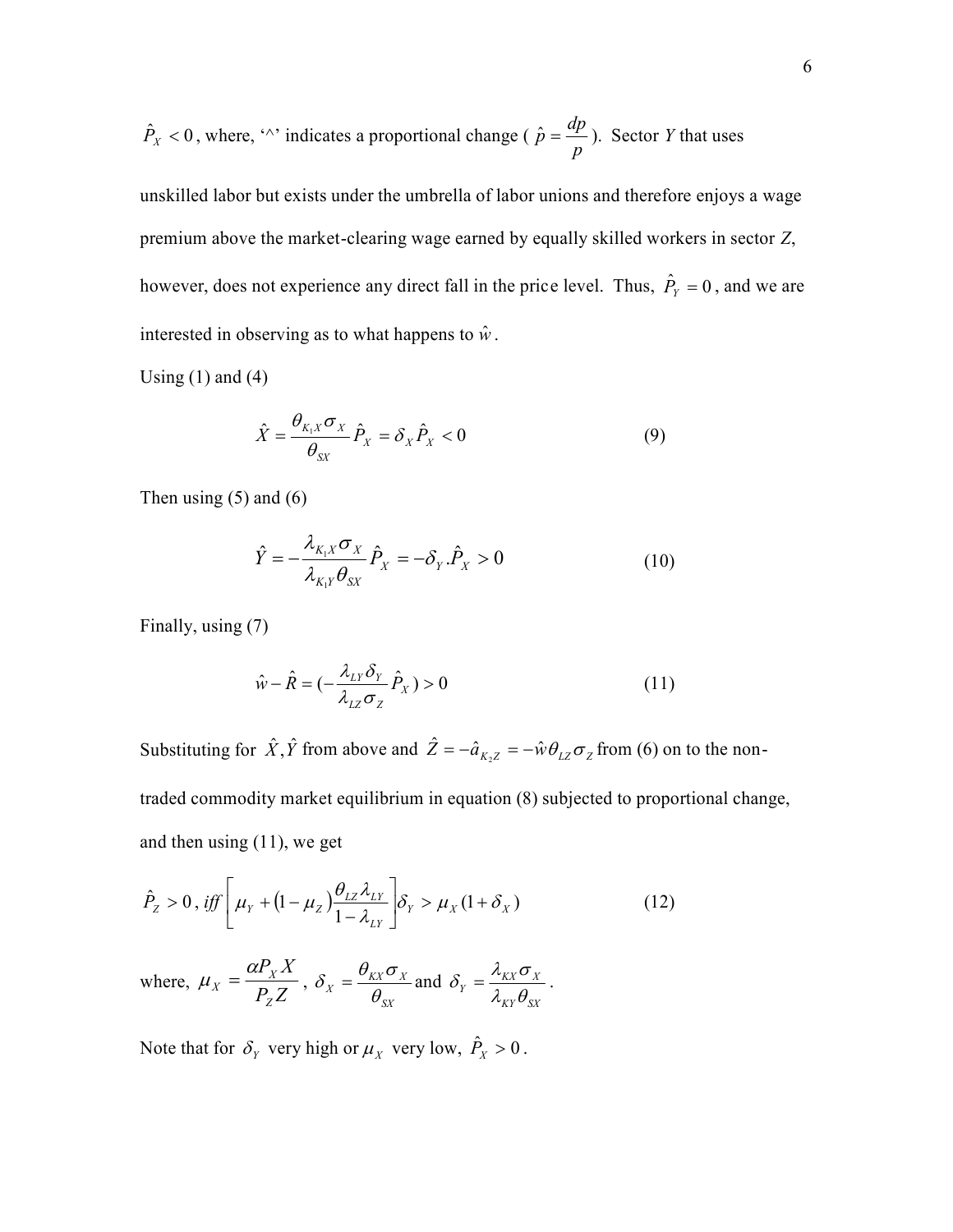Next we use equations (3) and (11), of which we know from (11) that, if  $\hat{P}_x < 0$ ,  $\frac{w}{R}$  $\frac{w}{\overline{p}}$  must

go up. At the same time, following (12), if  $P_z$  goes up, then  $\hat{w} > \hat{P}_z > 0 = \hat{P}_y > \hat{P}_x$ , and the real informal wage goes up in consequence.

Therefore, one might argue that condition (12) is quite revealing. As *X* contracts and capital leaves *X* to go *Y*, *Z* must also contract. However, only a part of that contraction is a result of contraction in its own demand. Hence, there is a net l oss in the supply of *Z*, accentuating a fall in  $P_z$ . If  $\mu_z = 1$ , i.e. the informal workers do not consume *X* and *Y*, such a positive effect will vanish from the LHS of (12).

Higher  $\mu_Y$  relative to  $\mu_X$  and  $\delta_Y$  relative to  $\delta_X$  will both push up  $P_Z$ . To see it cleanly let us suppose  $\mu_z = 1$  and substitute for  $\delta_x$ ,  $\delta_y$  in (12). It follows directly then,

 $\hat{P}_Y > 0$  iff  $\mu_Y \delta_Y > \mu_X (1 + \delta_X)$  (13) or,  $\mu_Y \frac{\lambda_{KX} \sigma_X}{\lambda_{\mathcal{A}}} > \mu_X \left[1 + \frac{\sigma_{KX} \sigma_X}{\rho}\right]$ J  $\setminus$  $\overline{\phantom{a}}$  $\setminus$ ſ  $> \mu_{Y}$ | 1+ *SX*  $X\left(1+\frac{\partial KX}{\partial X}\right)$ *KY SX*  $\mu_X \frac{\lambda_{KX} \sigma_X}{\lambda_{VX} \theta_{SV}} > \mu_X \left(1 + \frac{\sigma_{KX}}{\theta}\right)$  $\theta_{\nu\nu}\sigma$  $\frac{1}{\lambda_{vv}\theta_{cv}} > \mu$  $\mu_{Y} \frac{\lambda_{KX} \sigma_{X}}{2} > \mu_{X} \left(1\right)$ or,  $\mu_Y \frac{\lambda_{KX}}{2} \sigma_X > \mu_X(\theta_{SX} + \theta_{KX} \sigma_X)$ *KY*  $\frac{\partial \mathcal{L}_{K X}}{\partial \mathcal{L}_{K X}} \sigma_X > \mu_X(\theta_{S X} + \theta_{K X} \sigma_X)$  $\mu_{_Y} \frac{\lambda_{_{K\!X}}}{\cdot} \sigma_{_X} > \mu_{_X} (\theta_{_{SX}} +$  $\overline{\phantom{a}}$ J  $\backslash$  $\overline{\phantom{a}}$  $\setminus$ ſ  $>\mu_X\left(\frac{\sigma_{SX}}{2}+\theta_{KX}\right)$ *X*  $\frac{V_{SX}}{V_{X}}$ *KY*  $\mu_X \frac{\lambda_{K}^{V_X}}{\lambda_{V_X}} > \mu_X \frac{\sigma_{SX}}{\sigma_{Y}} + \theta_X$  $\theta$  $\frac{1}{\lambda_{\text{rev}}}$  >  $\mu$  $\mu_Y \frac{\lambda_{\overline{K}X}}{A} > \mu_X \left( \frac{\theta_{\overline{S}X}}{A} + \theta_{\overline{K}X} \right)$ (14)

 In other words, if elasticity of substitution between labour and capital in the skilled sector ( $\sigma_X$ ) is very high, the contractionary effect in *X* and expansionary effect in *<sup>Y</sup>* will be quite large strengthening the case for contraction in *Z* and a rise in *P<sup>Z</sup>* .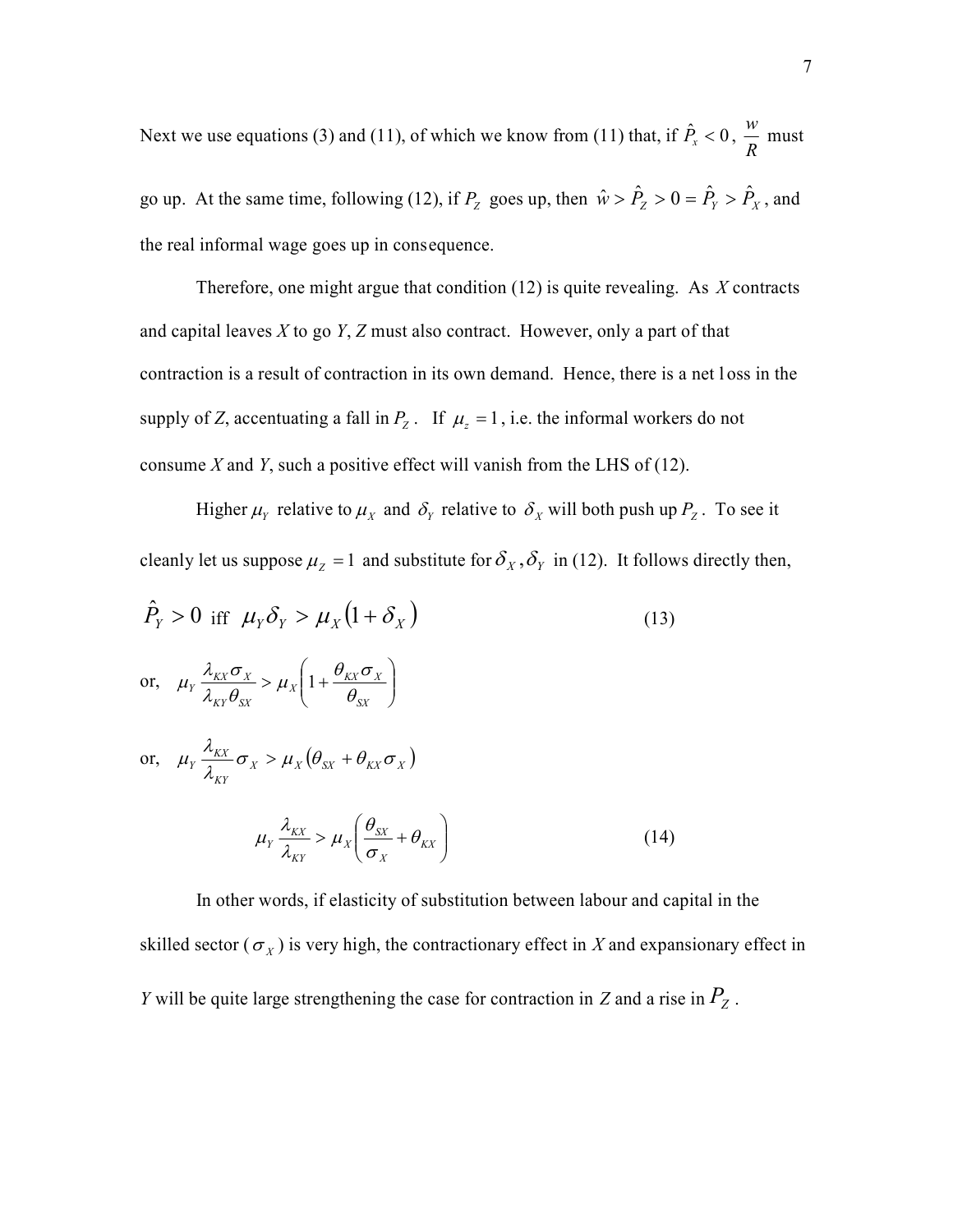## **3. Tradable Informal Commodity**

Let us now consider the case where sector *Z* produces a traded commodity, *ceteris paribus*. In other words, prices of all three commodities are now given internationally. The production structure remains same as before, except that equation (8) is no longer useful, since there are seven variables,  $w_s$ ,  $r$ ,  $w$ ,  $R$ ,  $X$ ,  $Y$  *and*  $Z$  to be determined directly from equations  $(1) - (7)$ .

It is now straightforward to argue that, in the event of a recession in sector *X* only and a consequent price cut, equation (1) yields

$$
\hat{w}_s = (\frac{\hat{P}_x}{\theta_{sX}}) < 0, \quad \text{when } \hat{P}_x < 0 \tag{15}
$$

Using (4) and (15), and differentiating equation (5) the following results:

$$
\hat{Y} = -\left(\frac{\lambda_{\scriptscriptstyle{K}X}\sigma_{\scriptscriptstyle{X}}\hat{P}_{\scriptscriptstyle{X}}}{\lambda_{\scriptscriptstyle{K}Y}\theta_{\scriptscriptstyle{S}X}}\right) > 0 \text{ when } \hat{P}_{\scriptscriptstyle{X}} < 0 \tag{16}
$$

Now, from (6)

$$
\hat{Z} = -\theta_{LZ}\sigma_Z(\hat{w} - \hat{R})\tag{17}
$$

Differentiating (7), using (15) – (17) and simplifying we get,

$$
(\hat{w} - \hat{R}) = -\left(\frac{\lambda_{LY}\lambda_{XX}\sigma_X}{\lambda_{LZ}\sigma_Z\lambda_{KY}\theta_{SX}}\right)\hat{P}_X
$$
\n(18)

On the other hand, total differential of equation (3) yields

$$
\hat{w}\theta_{LZ} + \hat{R}\theta_{K_2Z} = P_Z \tag{19}
$$

Multiplying both sides of (18) by  $\theta_{KZ}$  and adding it with (19) we obtain

$$
\hat{w} = -\left(\frac{\theta_{KZ}\lambda_{LY}\lambda_{KX}\sigma_X}{\lambda_{LZ}\sigma_Z\lambda_{KY}\theta_{SX}}\right)\hat{P}_X > 0, \text{ when } \hat{P}_X < 0.
$$
\n(20)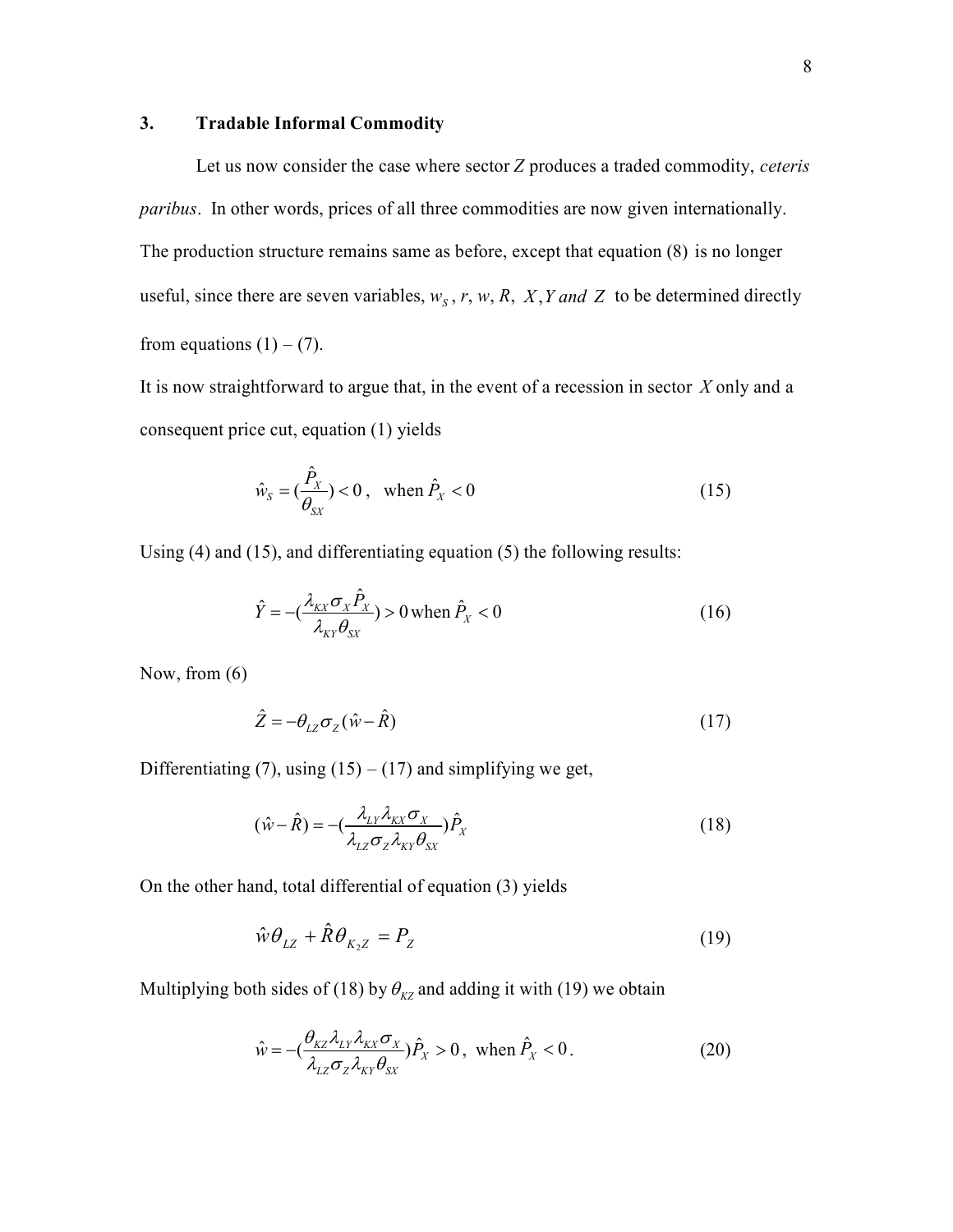As  $\hat{P}_z = 0$ , from (20) it follows that  $\hat{w} > 0 = \hat{P}_z$ . So the informal wage, *w*, rises both in absolute and relative terms following a decrease in the price of the skilled sector commodity.

The intuitive explanations are as follows. A decrease in  $P_X$  lowers the skilled wage,  $w_s$ , raises  $a_{sx}$  and lowers  $a_{kX}$ . Sector *X* contracts, as skilled labour is specific to this sector. It releases capital of type 1 which goes to sector *Y* causing it to expand. An expansion of sector *Y* draws unskilled labour from sector *Z* thereby causing the informal wage, *w*, to increase.

## **4. Concluding Remarks**

 When the global financial markets pass through a long phase of recession, the effects are not contained in that sector alone. Impacts of the downswing are often quickly felt in other markets and in the aggregate the spillovers lead to significant negative growth all over. The much talked about recession in the housing market in the developed countries has now caused meltdown impact in every other sector of the local economies and it is natural to ask how deep the tremors would be felt in the developing world which are connected more than ever through trade and financial linkages. What we find in this paper is somewhat unanticipated in the common wisdom. We argue that since most developing and transition countries are repositories of large unorganized and/or informal sectors that deal largely with non-traded commodities and services and in some cases tradable goods as well, the global recession may not be able to penetrate very far into these economies. In fact, we establish that a fall in the price of those commodities and services that employ white-collared workers may in fact turn out to be favorable for the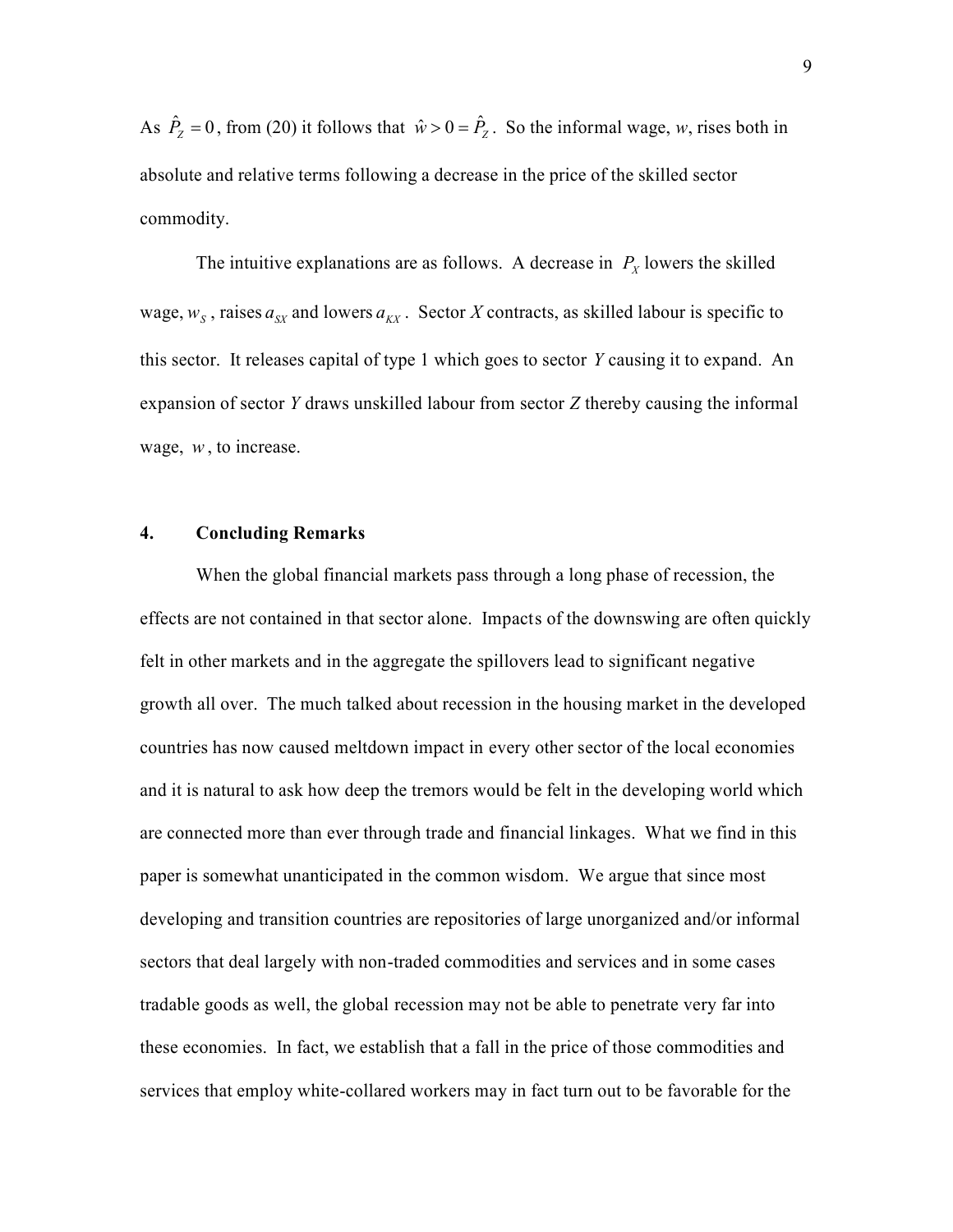purveyors of non-traded goods in general and the informal sector in particular. Thus, as sector *Z* contracts due to contraction in sector *X* and despite growth in sector *Y*, the unit price of that non-traded sector rises. This is the prime source of increase in the nominal and consequently the real wages in the informal sector. In the extended version even if the price of the non-traded sector is frozen from outside, still the expansion of the middle sector draws labor away from the informal producers and the market settles the wa ge at a higher level compared to the pre-recession period. In brief, therefore, the theoretical possibility that recession in the skilled sector might even raise the wage of the informal workers appears quite robust. As possible extension, in particular, the vertical linkages in production between formal and informal sectors may be explored to lend further insight in similar frameworks. The connections that income poverty of a large number of unskilled workers bear with the informal production and wage t herein may also generate testable hypotheses in theory and empirics.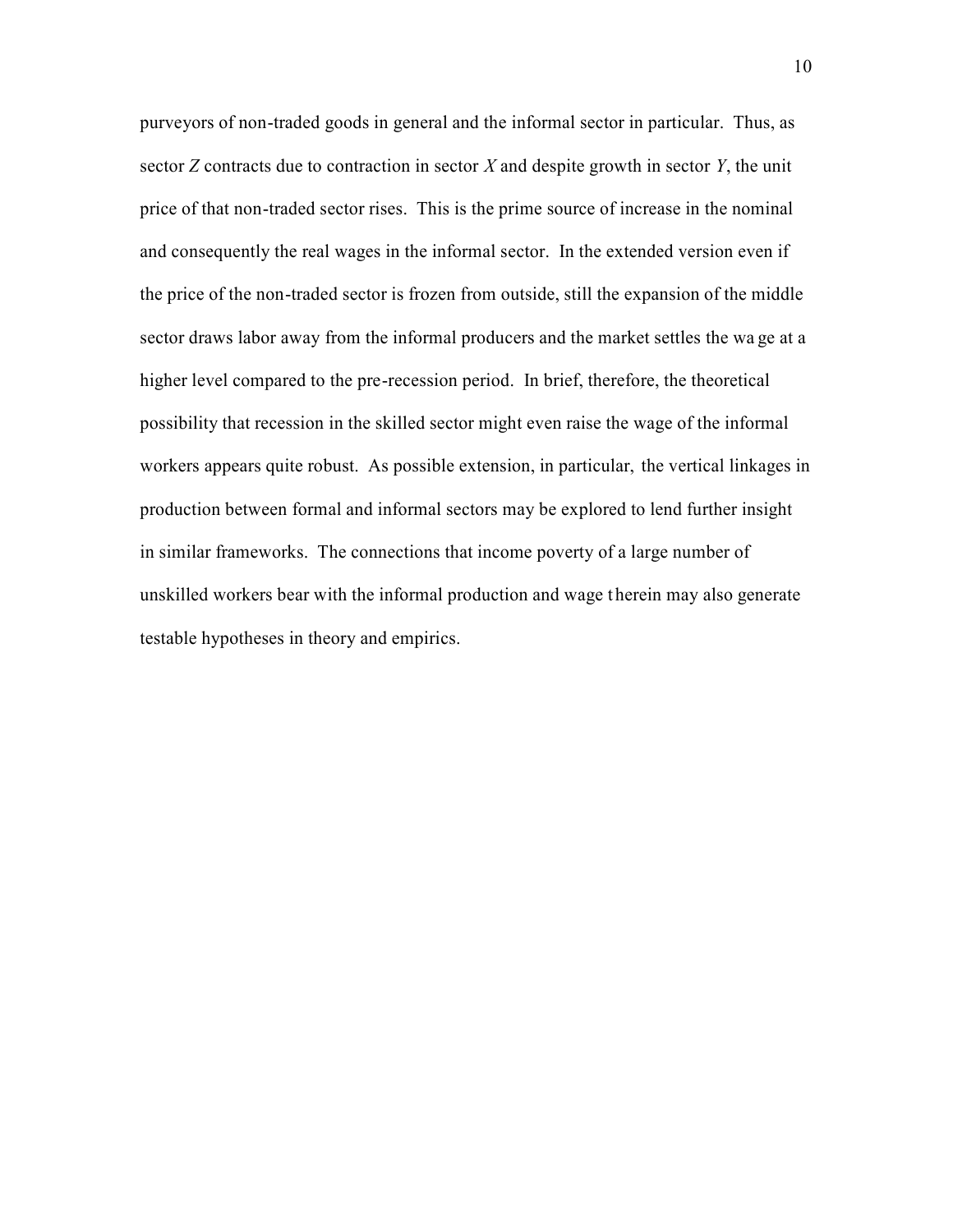## **References**

Agenor, P. R., & Montiel, P. J (1996), *Development Macroeconomics*, Princeton, NJ: Princeton Univ. Press.

Card, David and John E. DiNardo (2002), S kill-Based Technological Change And Rising Wage Inequality: Some Problems And Puzzles, *Journal of Labor Economics*, 20, 733- 783.

Carruth, A., Oswald, A (1981), The determination of union and non -union wage rates. *European Economic Review*, 16 (2/3), 285–302.

Chaudhuri, Sarbajit (2003), How and how far to liberalize a developing economy with informal sector and factor market distortions, *Journal of International Trade and Economic Development* 12, 4, 403–428.

Chaudhuri, Sarbajit & D. Banerjee (2007), Economic liberalization, capital mobility and informal wage in a small open economy: A theoretical analysis, *Economic Modelling*, 24, 6, 924-940.

Chaudhuri, S & U. Mukhopadhyay (2002), Economic liberalization and welfare in a model with an informal sector, *The Economics of Transition, The European Bank for Reconstruction and Development*, 10, 1, 143-172.

Fields, G. (1990), Labour Market Modelling and the Urban Informal Sector: Theory and Evidence. in D. Turnham (ed.) *The Informal Sector and Evidence Revisited,*  OECD, Paris.

Funkhouser, Edward (1997a), Mobility and Labor Marker segmentation: The Urban Labor Market in El Salvador, *Economic Development and Cultural Change*, 46, 1, 123- 153.

Funkhouser, Edward (1997b), Demand Side and Supply Side Explanations for Barri ers to Labor Market Mobility in Developing Countries: The Case of Guatemala, *Economic Development and Cultural Change*, 45, 2, 341-366.

Goldberg, Pinelopi and N. Pavcnik (2007), The Effects of the Colombian Trade Liberalization on Urban Poverty, in Ann Harrison (Ed.) Globalization and Poverty, Mass: NBER.

Harris-White, Barbara and Anushree Sinha, (2007), *Trade Liberalization and India's Informal Economy*, Oxford: OUP.

Kar, Saibal and S. Marjit (2009), *Urban Informal Sector and Poverty*, forthcoming, *International Review of Economics and Finance*, doi:10.1016/j.iref.2008.06.009.